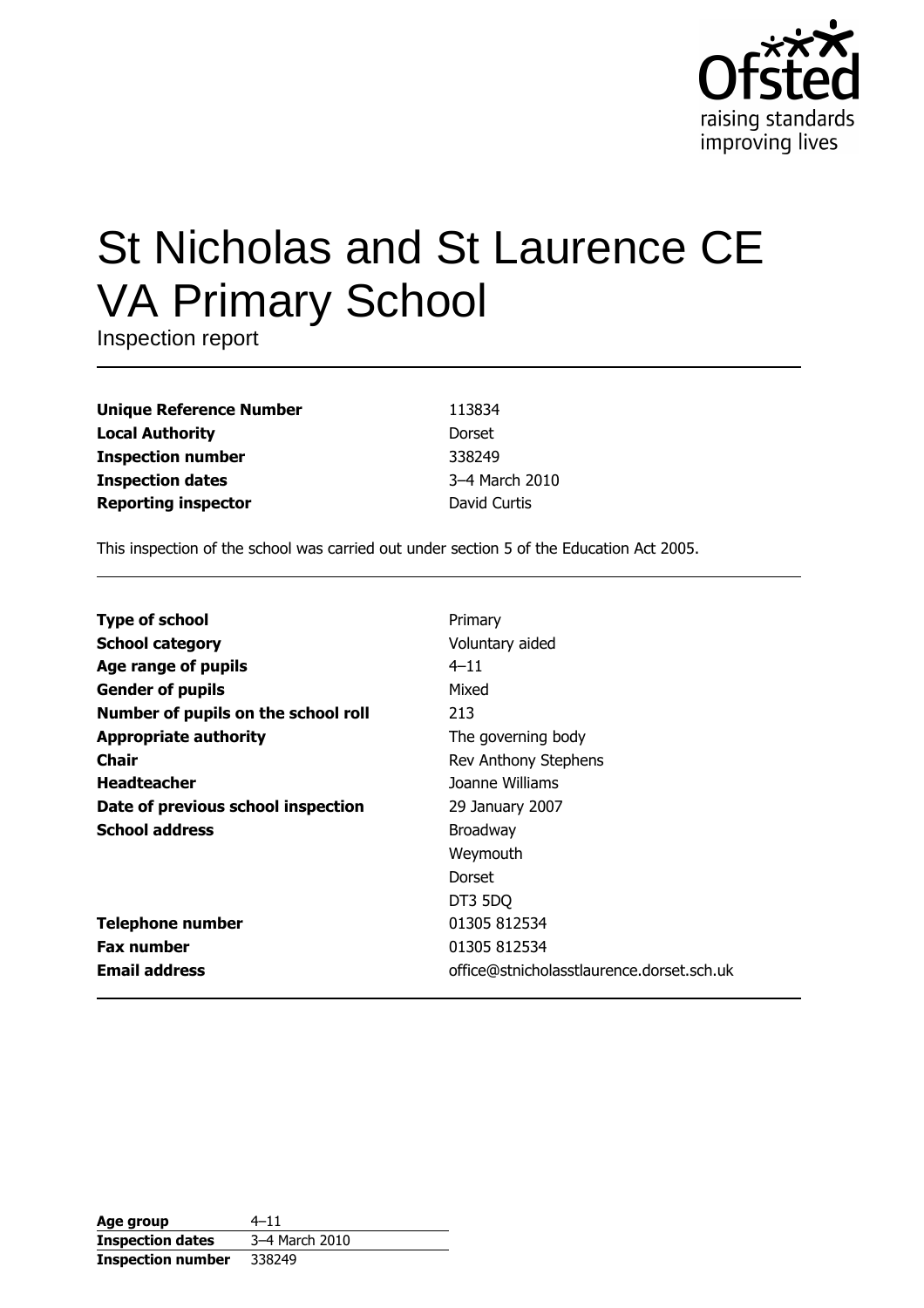The Office for Standards in Education, Children's Services and Skills (Ofsted) regulates and inspects to achieve excellence in the care of children and young people, and in education and skills for learners of all ages. It regulates and inspects childcare and children's social care, and inspects the Children and Family Court Advisory Support Service (Cafcass), schools, colleges, initial teacher training, work-based learning and skills training, adult and community learning, and education and training in prisons and other secure establishments. It rates council children's services, and inspects services for looked after children, safequarding and child protection.

Further copies of this report are obtainable from the school. Under the Education Act 2005, the school must provide a copy of this report free of charge to certain categories of people. A charge not exceeding the full cost of reproduction may be made for any other copies supplied.

If you would like a copy of this document in a different format, such as large print or Braille, please telephone 08456 404045, or email enquiries@ofsted.gov.uk.

You may copy all or parts of this document for non-commercial educational purposes, as long as you give details of the source and date of publication and do not alter the documentation in any way.

Royal Exchange Buildings St Ann's Square Manchester M2 7LA T: 08456 404045 Textphone: 0161 618 8524 E: enquiries@ofsted.gov.uk W: www.ofsted.gov.uk © Crown copyright 2010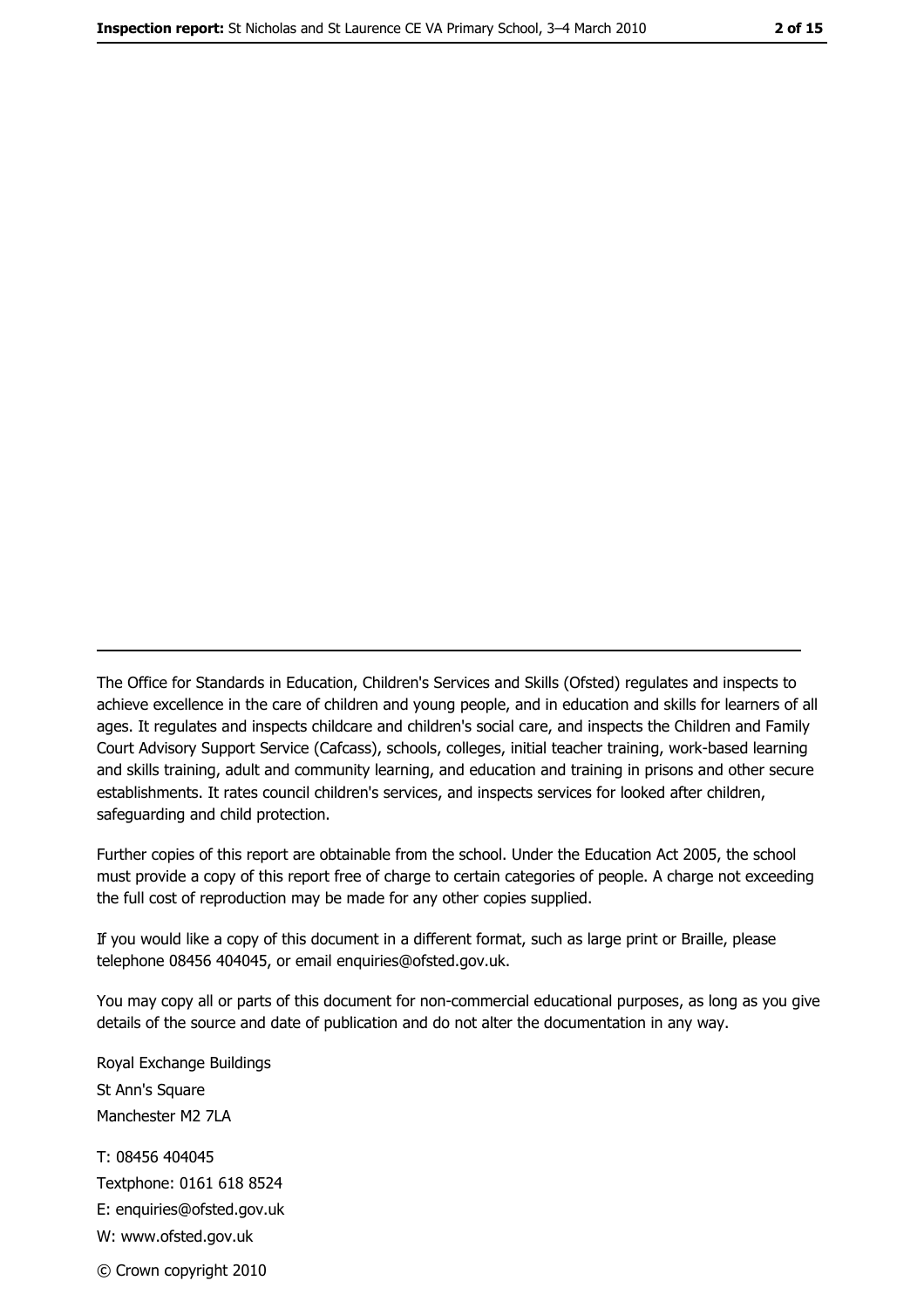# **Introduction**

This inspection was carried out by three additional inspectors. Seventy per cent of the inspection time was spent looking at learning, including the 18 lessons observed. All nine class teachers were seen teaching their own classes. Meetings were held with staff, members of the governing body, parents and carers, the school council and a group of pupils from Year 6. Inspectors observed the school's work and looked at the school improvement plan, data relating to pupils' progress, minutes of governing body meetings, notes of visits from the school improvement partner and documentation relating to safeguarding pupils. They looked at the 126 questionnaires returned by parents and carers, and those returned by staff as well as pupils in Years 3 to 6.

The inspection team reviewed many aspects of the school's work. It looked in detail at the following:

- the progress of boys in communication, language and literacy in the Early Years  $\blacksquare$ Foundation Stage, and in literacy in Years 1 and 2
- current attainment in Year 6, especially in English  $\blacksquare$
- evidence to show whether there is a greater consistency of attainment at the end of  $\blacksquare$ Year 6 compared to previous years and whether is there now a clear upward trend
- the effectiveness of initiatives to promote the national and international dimensions  $\blacksquare$ of community cohesion.

# **Information about the school**

This is slightly smaller than the average size primary school. Provision for children in the Early Years Foundation Stage is in a Reception class. There are single-age classes for Years 1 and 2. There are three mixed-age classes for Years 3 and 4, and for Years 5 and 6. Most pupils are White British. The proportion of pupils with learning difficulties and/or disabilities, most of whom have behavioural, emotional and social difficulties, is below the national average.

The school shares the same campus as Scallywags Nursery School, Wyvern Special School and The Wey Valley School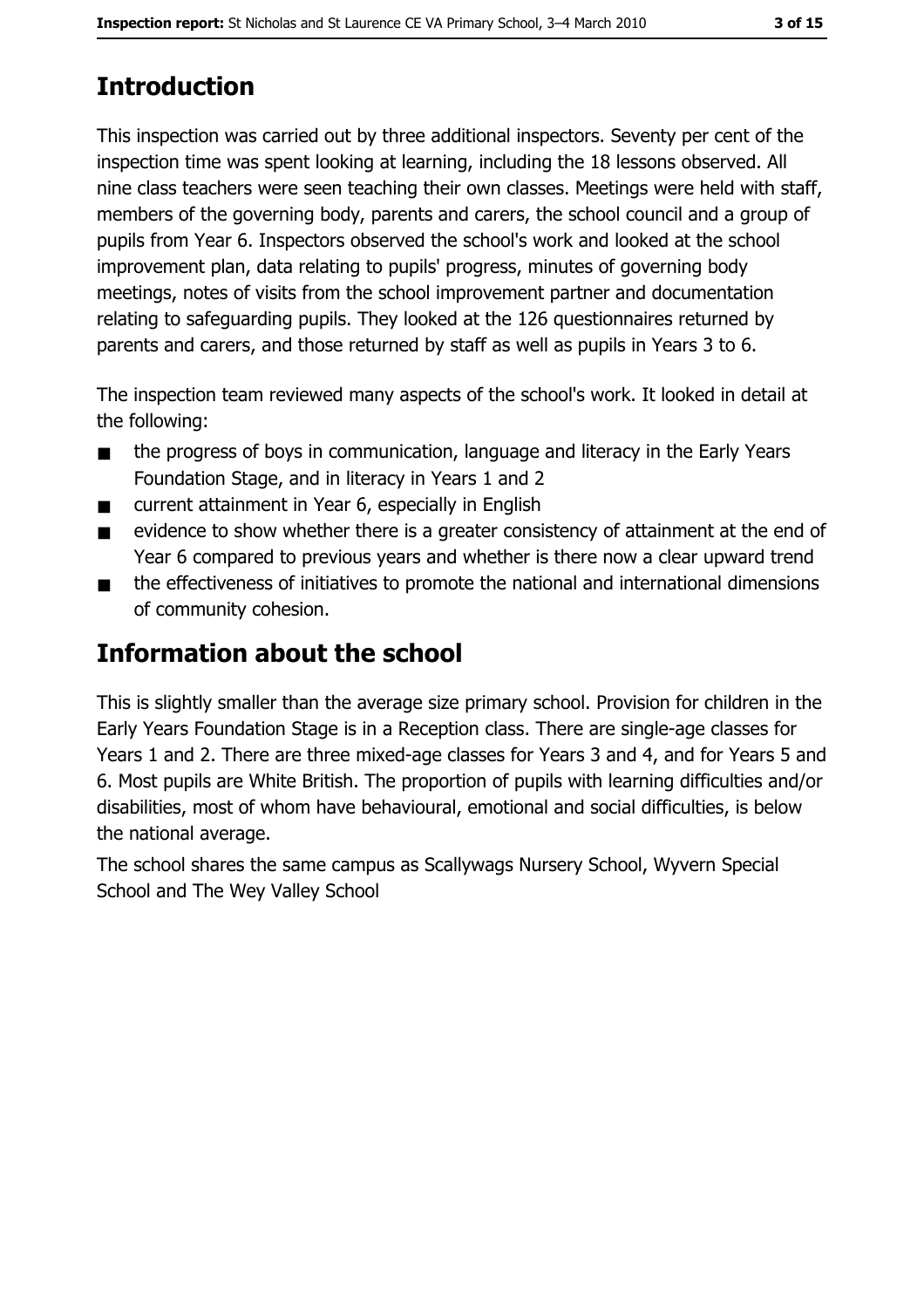# **Inspection judgements**

**Main findings** 

## Overall effectiveness: how good is the school?

## The school's capacity for sustained improvement

# This is a good school. It has made significant progress since its previous inspection. Critically, attainment at the end of Year 2 is average, whereas from 2005 to 2007 it was low. The successful teaching of letters and sounds in both the Early Years Foundation Stage and Years 1 and 2, together with motivating boys as writers, mean that the gap

between boys' and girls' performance in literacy is closing rapidly. Attainment at the end of Year 6 shows a very variable trend over the last five years, with significant swings within subjects from low to high. Previous weaknesses in attainment at the end of Year 6 and previous issues with poor attendance had a negative impact on pupils' progress and achievement. Evidence from the inspection, supported convincingly by school data, shows that attainment at the end of Year 6 is average in both English and mathematics. Pupils currently in Years 4 and 5 work at above average levels and are on track to reach their challenging targets. Attendance, while much improved, remains marginally below the national average, primarily as the result of families taking holidays during term time.

A significant increase in the proportion of good teaching has had a positive impact on improving attainment and on pupils' good progress and achievement. There are strengths in the teaching of key skills. Marking is good and pupils say that they know how well they are doing and how to improve their work. Teachers plan a good range of tasks to meet pupils' differing learning needs, but there is insufficient emphasis on telling pupils what they should achieve by the end of lessons. As a result, there are times when pupils do not make maximum progress in lessons. Pupils have detailed targets in writing, linked to National Curriculum levels, but this is not consistently the case in reading and mathematics. As a result, pupils are not always clear as to what they need to achieve to move, for example, from a Level 3a to a Level 4c.

The majority of parents and carers returned the questionnaires and gave positive views of the school. However, there was a recurring issue amongst a minority of parents, especially in written comments relating to concerns over the school's homework policy and the way in which the school deals with challenging behaviour. Inspectors found behaviour in the school to be good. However, they agree that the school does not communicate effectively with all parents.

The headteacher leads successfully a strong senior leadership team who, together with a dedicated staff team, are committed to raising attainment. School self-evaluation is accurate and improvement areas link closely to improving pupils' performance across the school. Taking into consideration that the school has moved from satisfactory to good since its last inspection and its strengths in leadership and management, including the governing body, the school has good capacity for further improvement.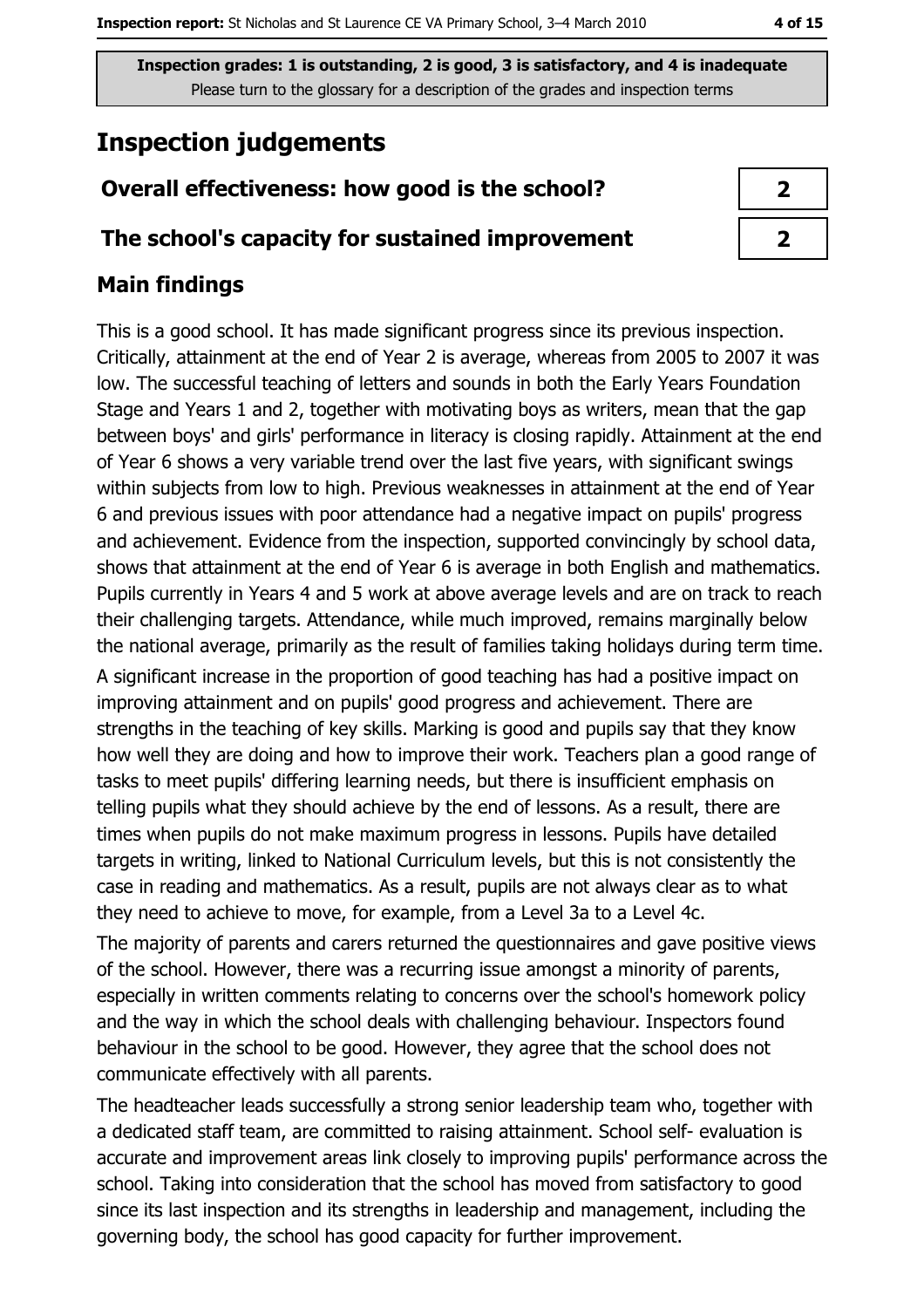### What does the school need to do to improve further?

- $\blacksquare$ Raise attainment so that it is consistently above average at the end of Year 6 by:
	- embedding the successful strategies to improve the consistency of good teaching and learning
	- providing, in lessons, stronger focus on the different outcomes for pupils, especially in what they are expected to achieve by the end of the lesson
	- ensuring that pupils' individual targets in reading and mathematics are linked more closely to National Curriculum levels.
- $\blacksquare$ Work with parents, carers and pupils to ensure that attendance is at least 95% with effect from the next academic year onwards.
- Review the school's policies for homework and behaviour and share the outcomes  $\blacksquare$ of this review by July 2010 so that parents and carers have a clear understanding of both policies.

#### **Outcomes for individuals and groups of pupils**

There is no evidence that issues with attendance link to pupils not wanting to be at school. Pupils enjoy school and their lessons. In most classes, pupils show interest and enthusiasm in lesson introductions, with many often 'bursting' to answer questions. They particularly enjoy using the whiteboards and/or interactive whiteboards to show their understanding of ideas to both teachers and classmates. Pupils work together most successfully in pairs. In a numeracy lesson in Years 5 and 6, pupils made excellent progress in solving complex problems linked to percentage discounts because of strengths in collaborative thinking and working. Pupils show strengths in working independently in lessons, for example in numeracy in Years 3 and 4, when matching fractions to decimals. Occasionally, the pace of work slackens when there is insufficient challenge in terms of the amount of work pupils are expected to produce. Pupils with special educational needs and/or disabilities make good progress because they receive effective support from teachers and skilled teaching assistants. There is no significant variation in progress between groups of pupils. There are significant strengths in the high quality work pupils produce in art and design, in both two and three dimensions. In Year 6, pupils take their roles as peer mediators and playground leaders seriously and perform their duties conscientiously. The school's strong Christian ethos is evident in

pupils' enthusiasm for learning. They show a good understanding of other faiths, especially in their places of worship, such as the mosque and the synagogue. Through 'International Days' and (United Kingdom) 'County Days', pupils develop a growing awareness of life and customs in a range of diverse communities, for example the Notting Hill Carnival.

#### These are the grades for pupils' outcomes

 $\overline{2}$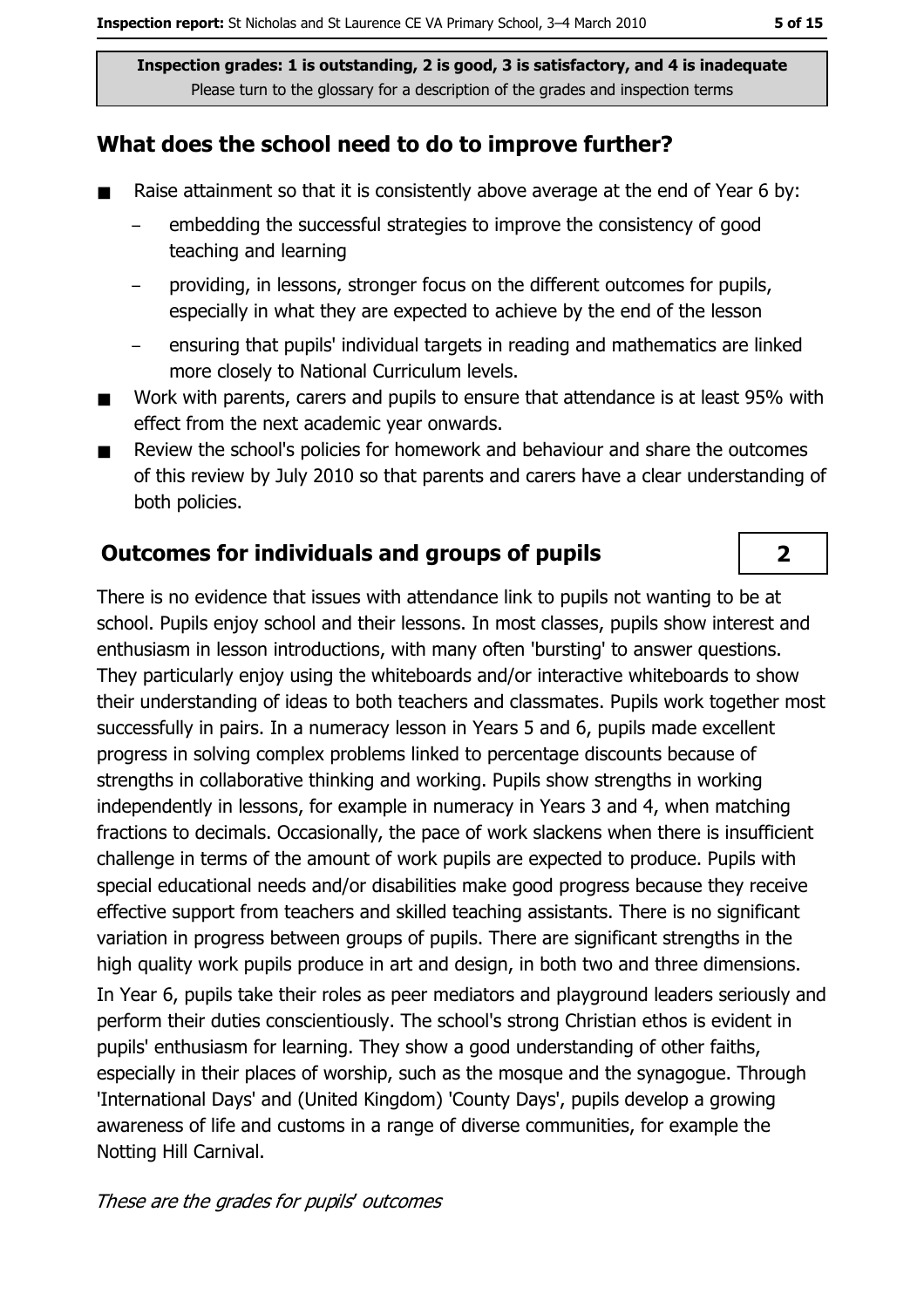| Pupils' achievement and the extent to which they enjoy their learning                                                     |                |  |  |
|---------------------------------------------------------------------------------------------------------------------------|----------------|--|--|
| Taking into account:<br>Pupils' attainment <sup>1</sup>                                                                   | 3              |  |  |
| The quality of pupils' learning and their progress                                                                        | $\overline{2}$ |  |  |
| The quality of learning for pupils with special educational needs and/or<br>disabilities and their progress               |                |  |  |
| The extent to which pupils feel safe                                                                                      |                |  |  |
| <b>Pupils' behaviour</b>                                                                                                  |                |  |  |
| The extent to which pupils adopt healthy lifestyles                                                                       |                |  |  |
| The extent to which pupils contribute to the school and wider community                                                   |                |  |  |
| The extent to which pupils develop workplace and other skills that will<br>contribute to their future economic well-being |                |  |  |
| Taking into account:<br>Pupils' attendance <sup>1</sup>                                                                   |                |  |  |
| The extent of pupils' spiritual, moral, social and cultural development                                                   |                |  |  |

#### How effective is the provision?

Teachers ensure that at the beginning of lessons they share the learning objective with pupils. During lessons, there is evidence of teachers making regular assessments of pupils' learning and, where identified, amending planning to address areas where pupils are insecure. In a numeracy lesson in Years 5 and 6, the teacher recognised that pupils needed another lesson to consolidate their problem-solving skills. Teachers make good use of interactive whiteboards to teach new skills, knowledge and understanding. They work in effective partnership with teaching assistants. On occasions, work is not sufficiently challenging with pupils asked to do more of the same, rather than extending learning.

Teachers make the curriculum interesting and accessible to pupils, with good examples of pupils using their literacy skills in their study of history. The success of the 'Rainbow' programme which promotes pupils' personal, social and health education impacts positively on pupils' personal development.

The majority of parents and carers feel that their children are safe in school and this is echoed by pupils. Transition arrangements into Reception, from Reception to Year 1 and from Year 6 to Year 7 are good and valued by parents and carers. There is very effective support for pupils with special educational needs, including the use of outside agencies. The school works hard to promote good attendance, although there is a clear recognition that more needs to be done.

 $\overline{1}$  The grades for attainment and attendance are: 1 is high; 2 is above average; 3 is broadly average; and 4 is low.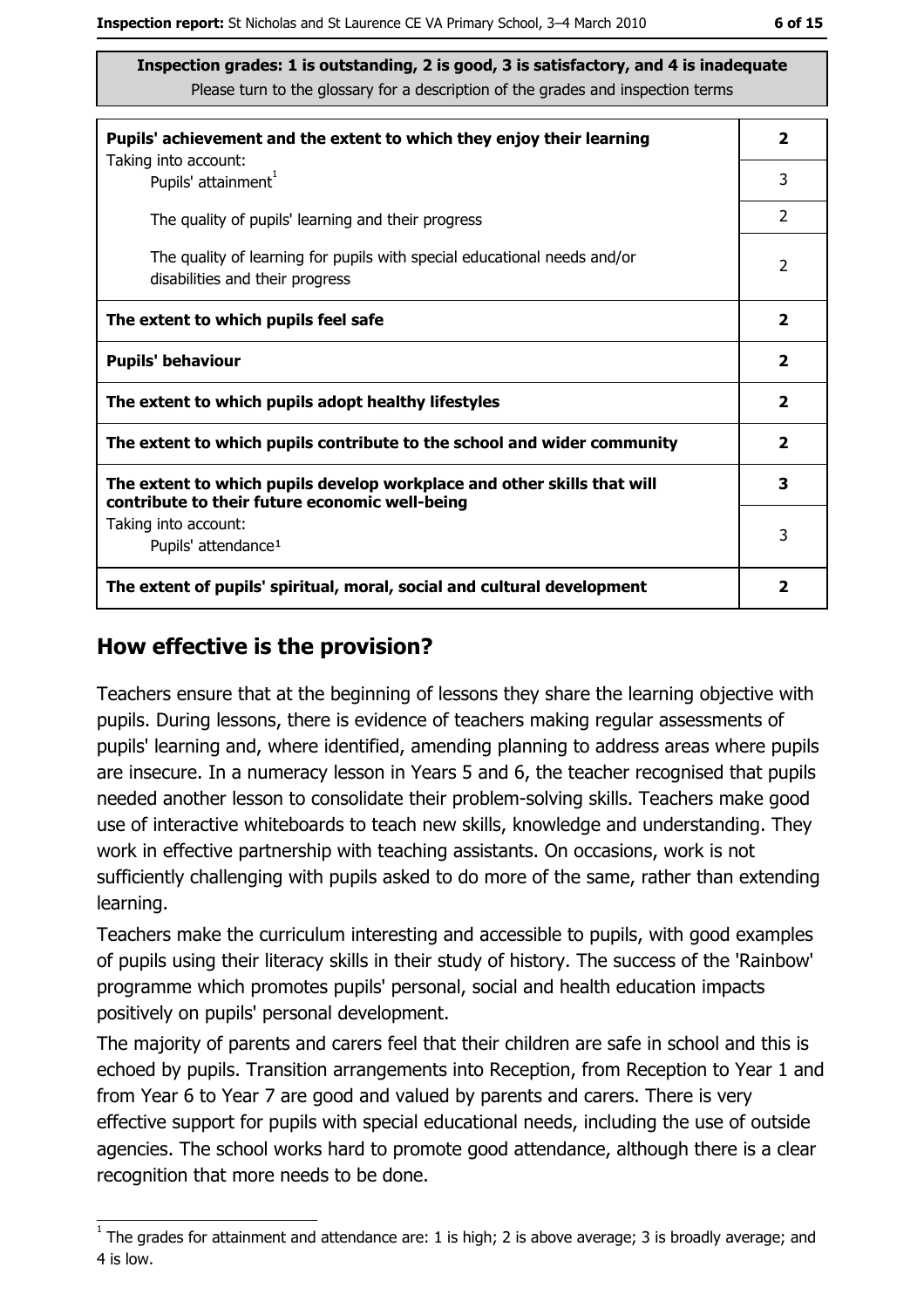These are the grades for the quality of provision

| The quality of teaching                                                                                    |  |
|------------------------------------------------------------------------------------------------------------|--|
| Taking into account:<br>The use of assessment to support learning                                          |  |
| The extent to which the curriculum meets pupils' needs, including, where<br>relevant, through partnerships |  |
| The effectiveness of care, guidance and support                                                            |  |

#### How effective are leadership and management?

The headteacher and all staff work effectively as a dedicated staff team with a shared vision for the school's future. The school has benefited from external support, including that given by the School Improvement Partner in the '3 to 2 Programme', with the impact clearly evident in what is now a good school. There is significant improvement in the involvement of all leaders in monitoring pupils' performance in their subjects. Subject self-evaluation forms provide a good analysis of performance and link closely to action plans focused on raising attainment.

The governing body is very supportive and shows a high level of challenge, especially in holding the school to account for pupils' attainment and progress. The school's promotion of community cohesion is good, as is evident in the appointment of a community cohesion manager and the successful impact on pupils' cultural awareness through 'International' and 'County Days'.

The school's strong Christian teachings are evident in the way that all pupils are treated equally and there is no underachievement amongst particular groups. There is no evidence of any discrimination within the school. Procedures for pupils' safeguarding and child protection are robust and have a positive impact on the day-to-day lives of pupils. Links with the schools on the campus are effective in supporting pupils' learning, as are those with the Chesil Partnership of Schools.

These are the grades for leadership and management

| The effectiveness of leadership and management in embedding ambition and<br>driving improvement                                                                     |   |
|---------------------------------------------------------------------------------------------------------------------------------------------------------------------|---|
| Taking into account:<br>The leadership and management of teaching and learning                                                                                      | 2 |
| The effectiveness of the governing body in challenging and supporting the<br>school so that weaknesses are tackled decisively and statutory responsibilities<br>met | 2 |
| The effectiveness of the school's engagement with parents and carers                                                                                                | З |
| The effectiveness of partnerships in promoting learning and well-being                                                                                              |   |
| The effectiveness with which the school promotes equality of opportunity and<br>tackles discrimination                                                              | 2 |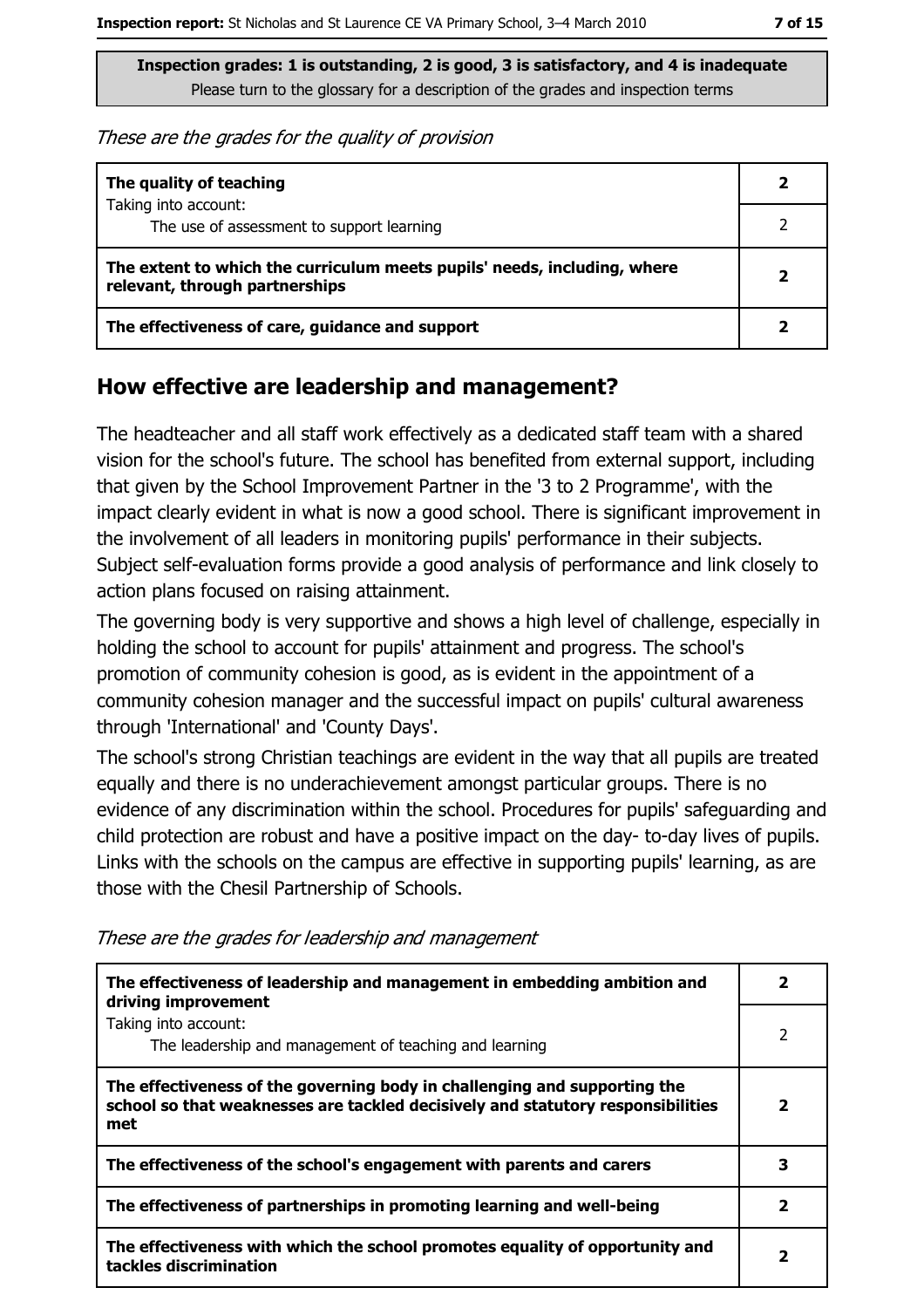| Inspection grades: 1 is outstanding, 2 is good, 3 is satisfactory, and 4 is inadequate<br>Please turn to the glossary for a description of the grades and inspection terms |              |  |
|----------------------------------------------------------------------------------------------------------------------------------------------------------------------------|--------------|--|
| The effectiveness of safeguarding procedures                                                                                                                               |              |  |
| The effectiveness with which the school promotes community cohesion                                                                                                        | 2            |  |
| The effectiveness with which the school deploys resources to achieve<br>value for money                                                                                    | $\mathbf{2}$ |  |

## **Early Years Foundation Stage**

Children start school with skills, knowledge and understanding that are broadly typical for their age, except in communication, language and literacy, where their skills are below typical expectations. Children make good progress and by the time they start Year 1, attainment is above average. For many, progress in writing is outstanding. Currently, children do not spend sufficient time developing their speaking and listening skills. Behaviour is excellent and children show good manners in their use of 'thank you' and 'excuse me'. Relationships between children and children and adults are very good. Children enjoy question and answer sessions, for example when counting seeds and working out how many are left if you take two away from 10.

Teaching and learning are good, with the teacher and teaching assistant working as a very effective team. Good links are established with parents and with pre-school settings. 'Learning Journeys' show parents the progress their children make in all areas of learning. There is a good balance of the teaching of key skills and activities that children choose themselves. Strengths in leadership and management include a strong focus on meeting the needs of boys through physical play, outdoor exercise and topics, such as 'The Jungle'. Effective strategies are in place for the early identification of children with special educational needs and/or disabilities.

| <b>Overall effectiveness of the Early Years Foundation Stage</b><br>Taking into account:     |   |
|----------------------------------------------------------------------------------------------|---|
| Outcomes for children in the Early Years Foundation Stage                                    |   |
| The quality of provision in the Early Years Foundation Stage                                 |   |
| The effectiveness of leadership and management of the Early Years<br><b>Foundation Stage</b> | າ |

These are the grades for the Early Years Foundation Stage

#### **Views of parents and carers**

The majority of parents and carers who completed the questionnaires were positive about the school. In written comments, there was a trend showing that parents are happy with teaching and learning, that their children like school and that staff are helpful and approachable. However, in all questions, there was a minority of negative responses, with particular concerns raised about homework and dealing with unacceptable behaviour. While inspectors support the positive views of parents in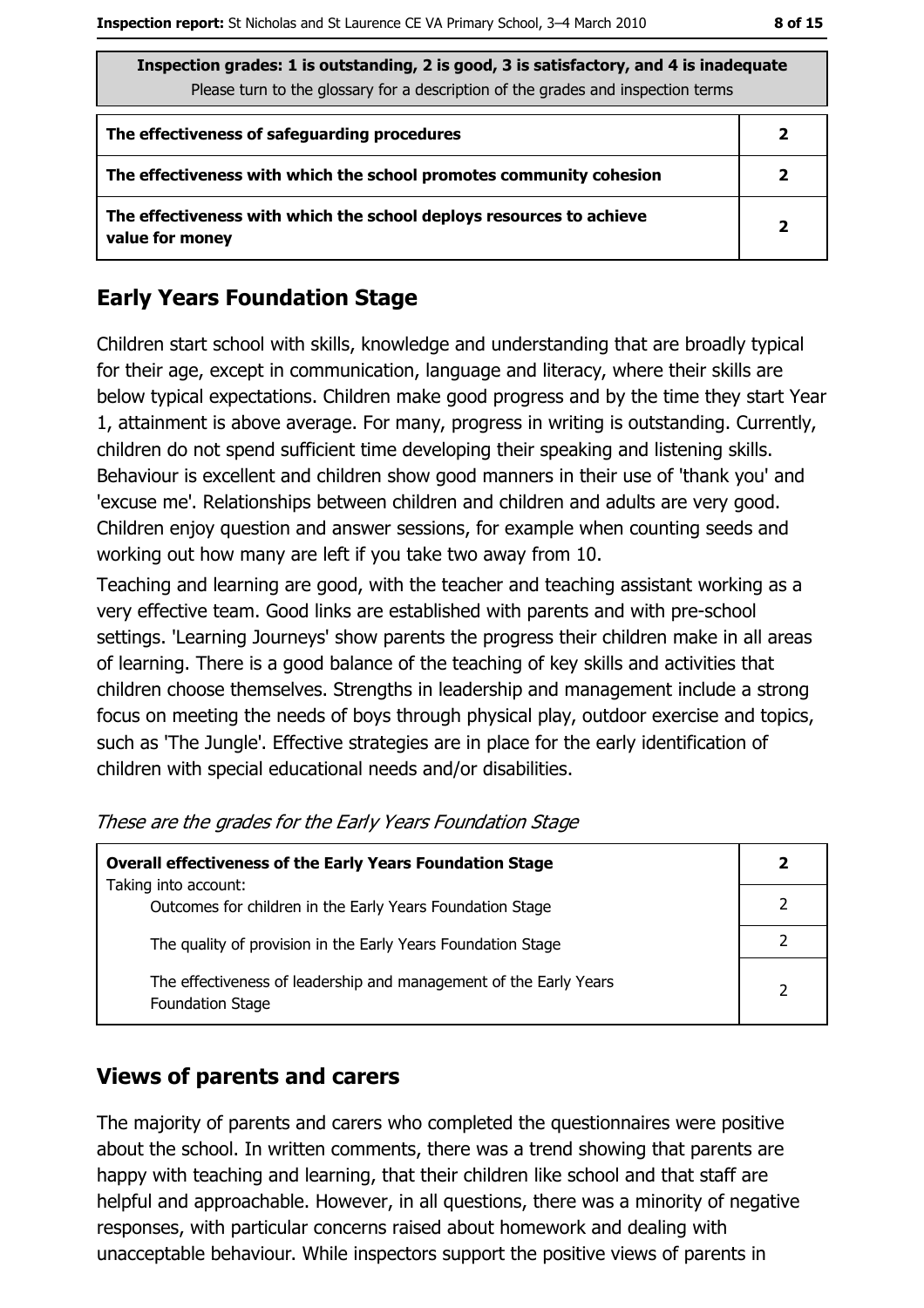relation to the inspection outcomes, they feel that the school needs to review its communication with parents. The inspectors found no evidence to substantiate any individual concerns, although these were linked to issues with communication between home and school. These concerns were summarised and reported to the school without identifying any individual.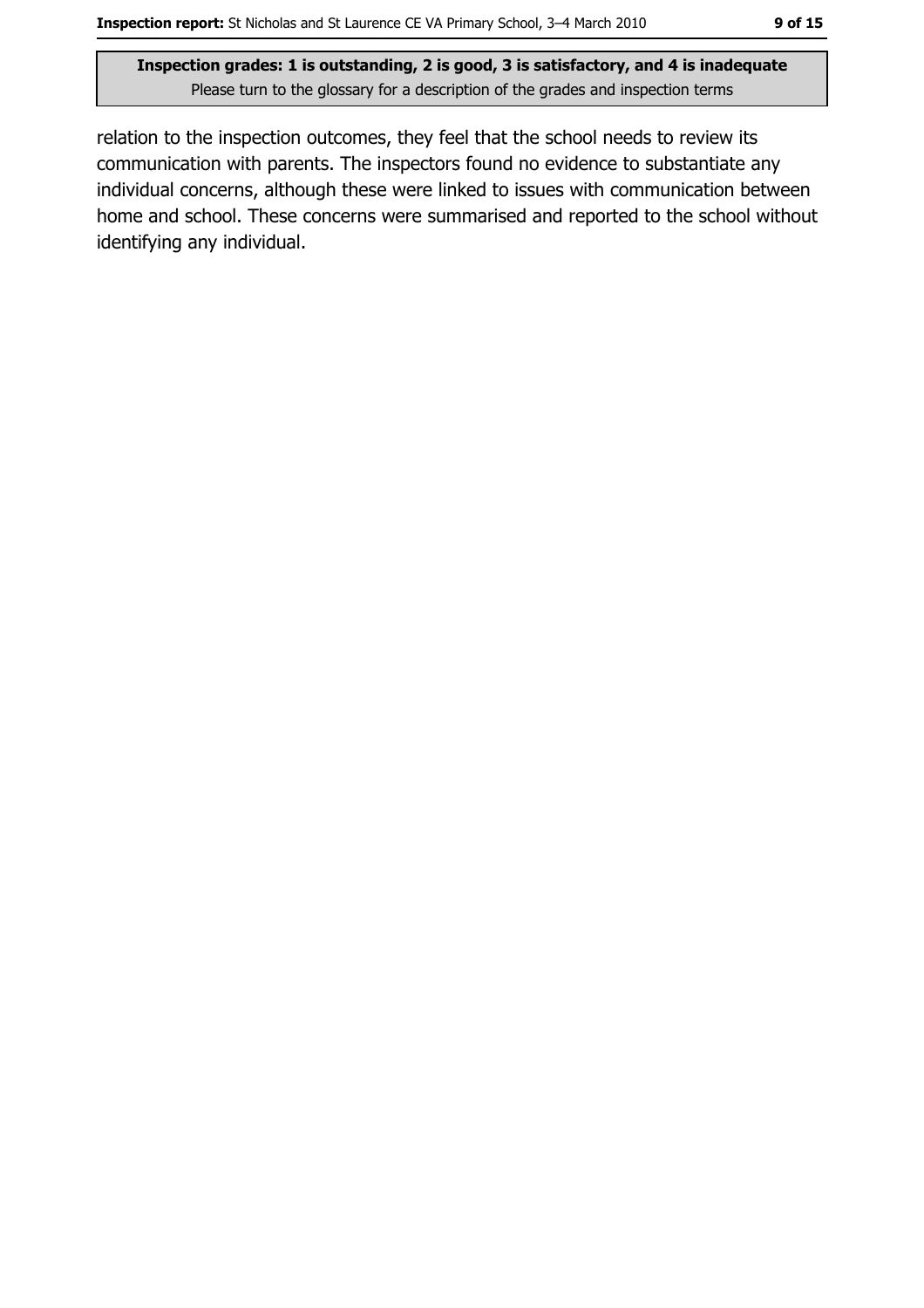#### Responses from parents and carers to Ofsted's questionnaire

Ofsted invited all the registered parents and carers of pupils registered at St Nicholas and St Laurence CE VA Primary School to complete a questionnaire about their views of the school.

In the questionnaire, parents and carers were asked to record how strongly they agreed with 13 statements about the school.

The inspection team received 126 completed questionnaires by the end of the on-site inspection. In total, there are 213 pupils registered at the school.

| <b>Statements</b>                                                                                                                                                                                                                                       |              | <b>Agree</b>  |              | <b>Strongly</b><br><b>Agree</b> |              | <b>Strongly</b><br><b>Disagree</b><br>disagree |                |                |  |  |
|---------------------------------------------------------------------------------------------------------------------------------------------------------------------------------------------------------------------------------------------------------|--------------|---------------|--------------|---------------------------------|--------------|------------------------------------------------|----------------|----------------|--|--|
|                                                                                                                                                                                                                                                         | <b>Total</b> | $\frac{1}{2}$ | <b>Total</b> | $\frac{1}{2}$                   | <b>Total</b> | $\frac{0}{0}$                                  | <b>Total</b>   | $\frac{1}{2}$  |  |  |
| My child enjoys school                                                                                                                                                                                                                                  | 75           | 60            | 47           | 37                              | 4            | 3                                              | 0              | $\mathbf 0$    |  |  |
| The school keeps my child<br>safe                                                                                                                                                                                                                       | 72           | 57            | 51           | 40                              | 3            | $\overline{2}$                                 | 0              | 0              |  |  |
| The school informs me<br>about my child's progress                                                                                                                                                                                                      | 55           | 44            | 60           | 48                              | 9            | 7                                              | $\mathbf{0}$   | 0              |  |  |
| My child is making enough<br>progress at this school                                                                                                                                                                                                    | 52           | 41            | 63           | 50                              | 6            | 5                                              | 3              | $\overline{2}$ |  |  |
| The teaching is good at this<br>school                                                                                                                                                                                                                  | 62           | 49            | 55           | 44                              | 5            | 4                                              | 1              | $\mathbf{1}$   |  |  |
| The school helps me to<br>support my child's learning                                                                                                                                                                                                   | 50           | 40            | 61           | 48                              | 14           | 11                                             | 0              | 0              |  |  |
| The school helps my child to<br>have a healthy lifestyle                                                                                                                                                                                                | 50           | 40            | 68           | 54                              | 5            | 4                                              | 0              | 0              |  |  |
| The school makes sure that<br>my child is well prepared for<br>the future (for example<br>changing year group,<br>changing school, and for<br>children who are finishing<br>school, entering further or<br>higher education, or<br>entering employment) | 41           | 33            | 71           | 56                              | 9            | 7                                              | $\mathbf 0$    | 0              |  |  |
| The school meets my child's<br>particular needs                                                                                                                                                                                                         | 60           | 48            | 52           | 41                              | 11           | 9                                              | $\overline{2}$ | $\overline{2}$ |  |  |
| The school deals effectively<br>with unacceptable behaviour                                                                                                                                                                                             | 53           | 42            | 52           | 41                              | 14           | 11                                             | 5              | 4              |  |  |
| The school takes account of<br>my suggestions and<br>concerns                                                                                                                                                                                           | 43           | 34            | 63           | 50                              | 13           | 10                                             | 3              | $\overline{2}$ |  |  |
| The school is led and<br>managed effectively                                                                                                                                                                                                            | 49           | 39            | 63           | 50                              | 6            | 5                                              | 6              | 5              |  |  |
| Overall, I am happy with my<br>child's experience at this<br>school                                                                                                                                                                                     | 63           | 50            | 53           | 42                              | 9            | 7                                              | $\mathbf 0$    | 0              |  |  |

The table above summarises the responses that parents and carers made to each statement. The percentages indicate the proportion of parents and carers giving that response out of the total number of completed questionnaires. Where one or more parents and carers chose not to answer a particular question, the percentages will not add up to 100%.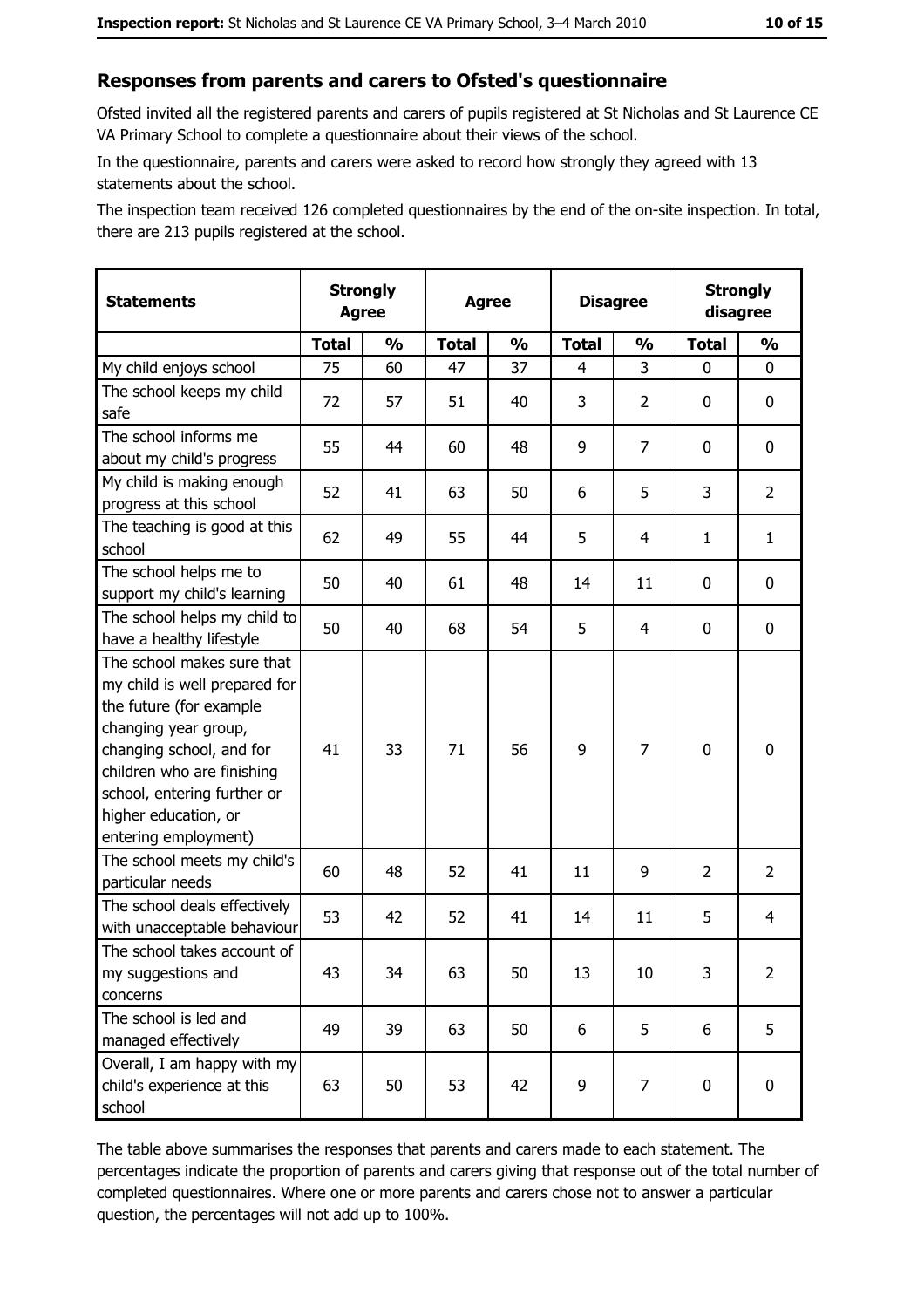# Glossary

| <b>Grade</b> | <b>Judgement</b> | <b>Description</b>                                                                                                                                                                                                               |
|--------------|------------------|----------------------------------------------------------------------------------------------------------------------------------------------------------------------------------------------------------------------------------|
| Grade 1      | Outstanding      | These features are highly effective. An oustanding<br>school provides exceptionally well for its pupils' needs.                                                                                                                  |
| Grade 2      | Good             | These are very positive features of a school. A school<br>that is good is serving its pupils well.                                                                                                                               |
| Grade 3      | Satisfactory     | These features are of reasonable quality. A satisfactory<br>school is providing adequately for its pupils.                                                                                                                       |
| Grade 4      | Inadequate       | These features are not of an acceptable standard. An<br>inadequate school needs to make significant<br>improvement in order to meet the needs of its pupils.<br>Ofsted inspectors will make further visits until it<br>improves. |

## What inspection judgements mean

## Overall effectiveness of schools inspected between September 2007 and July 2008

|                       | Overall effectiveness judgement (percentage of<br>schools) |      |                     |                   |  |
|-----------------------|------------------------------------------------------------|------|---------------------|-------------------|--|
| <b>Type of school</b> | Outstanding                                                | Good | <b>Satisfactory</b> | <b>Inadequate</b> |  |
| Nursery schools       | 39                                                         | 58   | 3                   | 0                 |  |
| Primary schools       | 13                                                         | 50   | 33                  | 4                 |  |
| Secondary schools     | 17                                                         | 40   | 34                  | 9                 |  |
| Sixth forms           | 18                                                         | 43   | 37                  | $\overline{2}$    |  |
| Special schools       | 26                                                         | 54   | 18                  | $\overline{2}$    |  |
| Pupil referral units  | 7                                                          | 55   | 30                  | 7                 |  |
| All schools           | 15                                                         | 49   | 32                  | 5                 |  |

New school inspection arrangements were introduced on 1 September 2009. This means that inspectors now make some additional judgements that were not made previously.

The data in the table above were reported in The Annual Report of Her Majesty's Chief Inspector of Education, Children's Services and Skills 2007/08.

Percentages are rounded and do not always add exactly to 100. Secondary school figures include those that have sixth forms, and sixth form figures include only the data specifically for sixth form inspection judgements.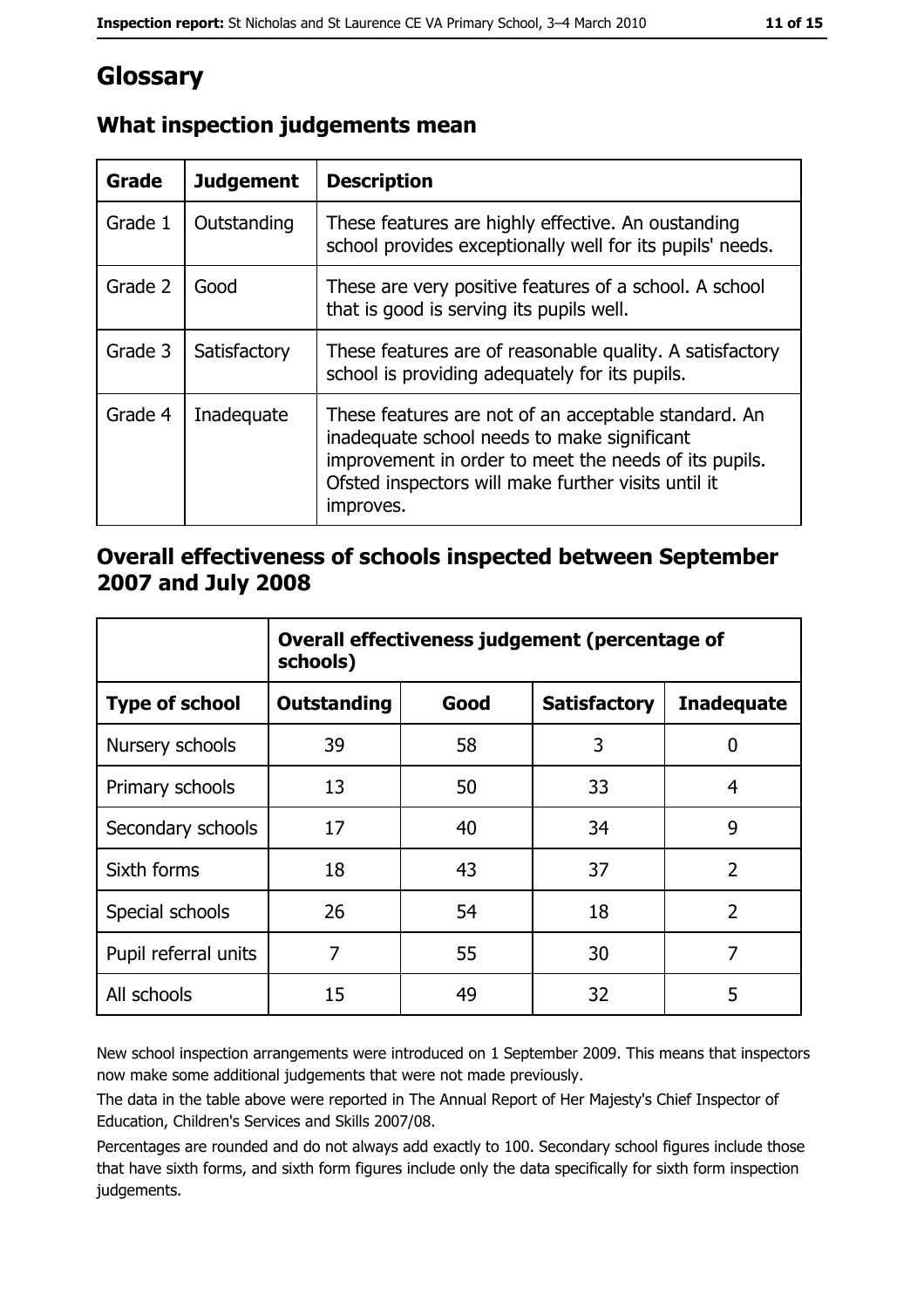# **Common terminology used by inspectors**

| Achievement:                  | the progress and success of a pupil in<br>their learning, development or training.                                                                                                                                                                                                                           |
|-------------------------------|--------------------------------------------------------------------------------------------------------------------------------------------------------------------------------------------------------------------------------------------------------------------------------------------------------------|
| Attainment:                   | the standard of the pupils' work shown by<br>test and examination results and in<br>lessons.                                                                                                                                                                                                                 |
| Capacity to improve:          | the proven ability of the school to<br>continue improving. Inspectors base this<br>judgement on what the school has<br>accomplished so far and on the quality of<br>its systems to maintain improvement.                                                                                                     |
| Leadership and management:    | the contribution of all the staff with<br>responsibilities, not just the headteacher,<br>to identifying priorities, directing and<br>motivating staff and running the school.                                                                                                                                |
| Learning:                     | how well pupils acquire knowledge,<br>develop their understanding, learn and<br>practise skills and are developing their<br>competence as learners.                                                                                                                                                          |
| <b>Overall effectiveness:</b> | inspectors form a judgement on a school's<br>overall effectiveness based on the findings<br>from their inspection of the school. The<br>following judgements, in particular,<br>influence what the overall effectiveness<br>judgement will be.                                                               |
|                               | The school's capacity for sustained<br>improvement.<br>Outcomes for individuals and groups<br>of pupils.<br>The quality of teaching.<br>The extent to which the curriculum<br>meets pupil's needs, including where<br>relevant, through partnerships.<br>The effectiveness of care, guidance<br>and support. |
| Progress:                     | the rate at which pupils are learning in<br>lessons and over longer periods of time. It<br>is often measured by comparing the<br>pupils' attainment at the end of a key<br>stage with their attainment when they<br>started.                                                                                 |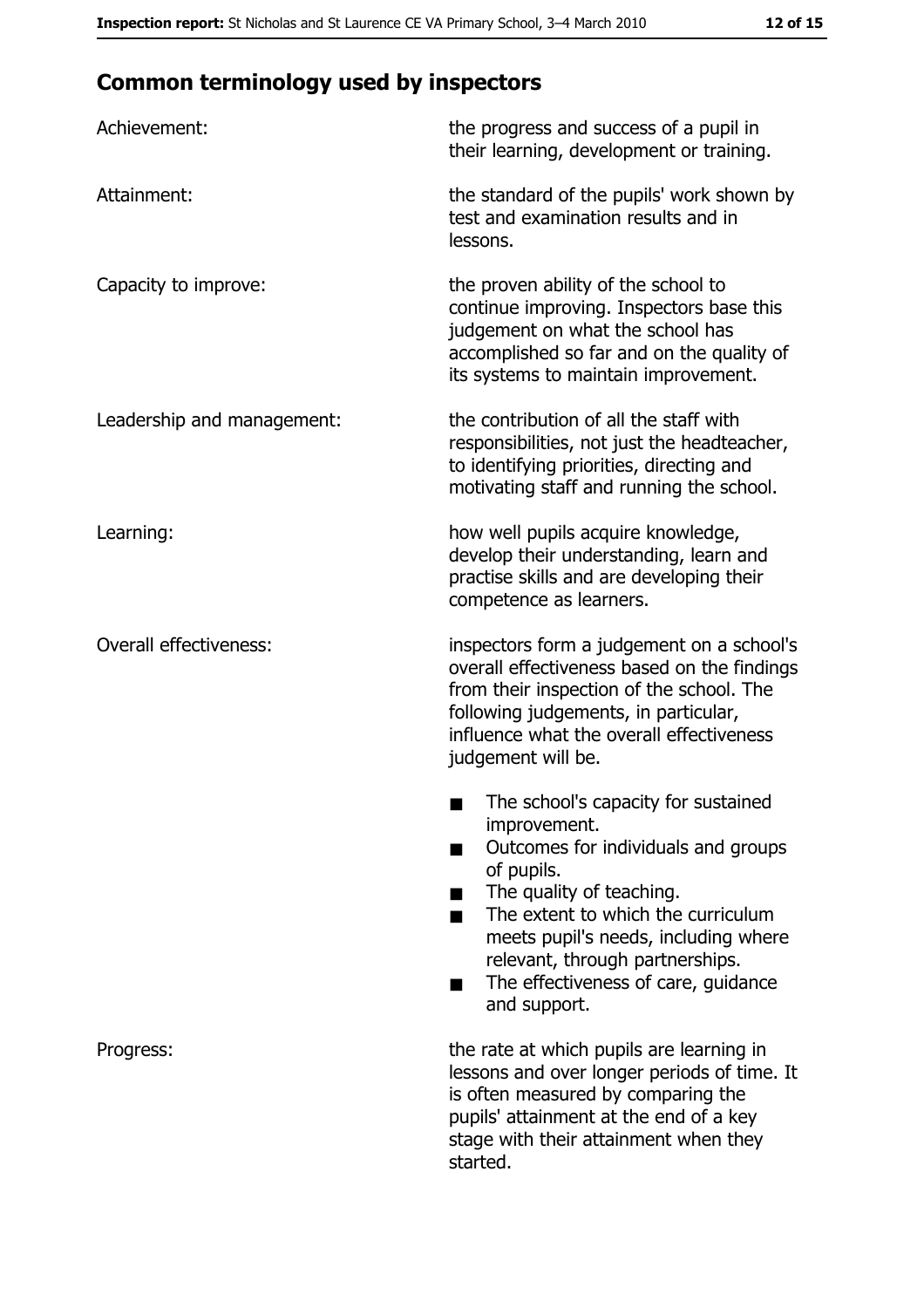This letter is provided for the school, parents and carers to share with their children. It describes Ofsted's main findings from the inspection of their school.



This letter is provided for the school, parents and

carers to share with their children. It describes Ofsted's

main findings from the inspection of their school.

5 March 2010

**Dear Pupils** 

Inspection of St Nicholas and St Laurence CE VA Primary School, Weymouth DT3 5DQ

Thank you for the warm welcome you gave my colleagues and me when we visited your school. In particular, I would like to thank all of you in Years 3 to 6 who completed the questionnaire, the school council and those from Year 6 who met with us. I am delighted to tell you that you go to a good school. These are some of the things that the school does especially well:

- you make good progress in your learning and the standards of work you reach in  $\blacksquare$ literacy and numeracy are improving all the time
- behaviour is good and you get on well with each other and adults  $\blacksquare$
- those of you in Reception get off to a very good start in school  $\blacksquare$
- in lessons, you work very well in pairs, especially in solving problems  $\blacksquare$
- you feel safe in school and those of you in Year 6 enjoy the extra responsibilities  $\blacksquare$ you have
- those who lead and manage your school are determined that you should achieve  $\blacksquare$ your very best.

I have asked your headteacher, teachers and governors to do the following in order to make your school even better:

- make sure that the work you do continues to improve, with teachers telling you in  $\blacksquare$ more detail what you should achieve by the end of lessons and giving you more detailed targets for reading and mathematics
- $\blacksquare$ ensure that you come to school regularly and do not miss out on important learning
- make sure that all parents and carers understand what you should be doing for homework and that parents and carers understand how staff deal with inappropriate behaviour, should it occur.

Yours sincerely

**David Curtis**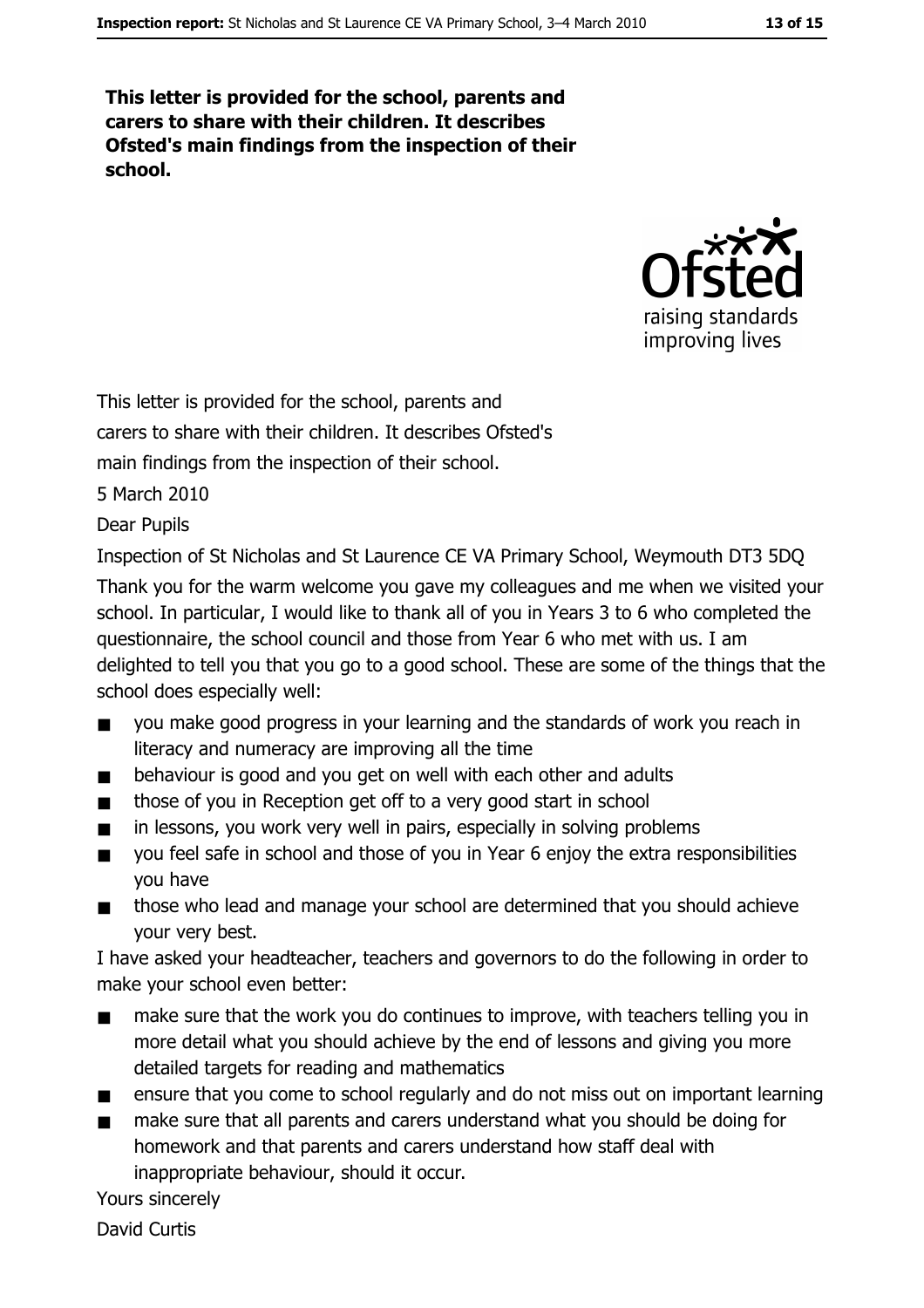Lead inspector